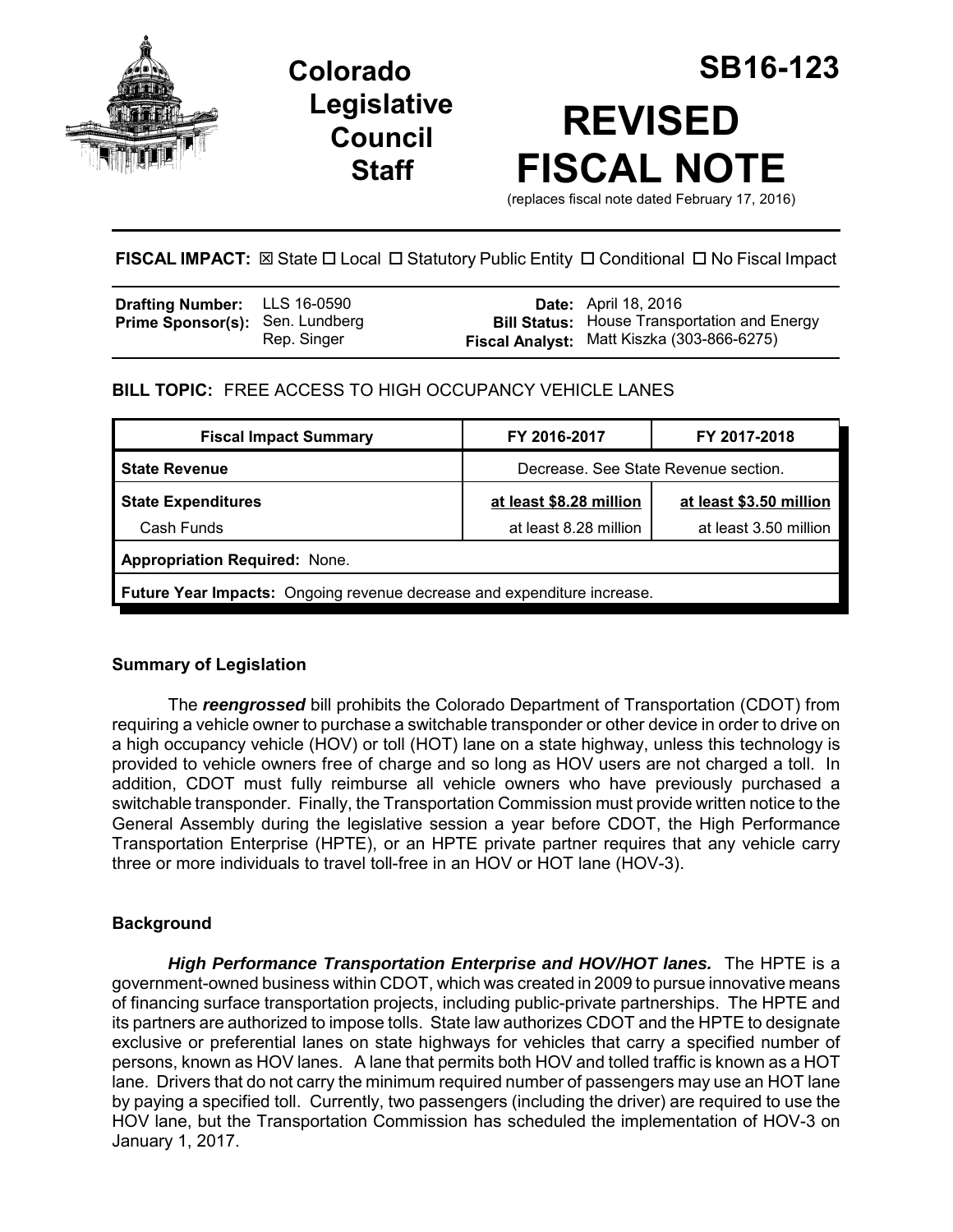April 18, 2016

*Plenary Roads Denver (Plenary)*. The HPTE contracts with Plenary for the operation and maintenance of Express Lanes on US Highway 36 (US 36) and Interstate 25 (I-25). Currently, US 36 has one HOT lane running in each direction from Pecos Street in north Denver to Table Mesa Drive in Boulder. I-25 currently has two HOT switchable-direction lanes running 7 miles from downtown Denver to US 36. The HPTE has also added and is currently testing one HOT lane running in each direction on I-25 North from US 36 to 120th Avenue. These new managed lanes on I-25 North are anticipated to be fully operational by the summer of 2016, and will be operated solely by the HPTE.

HPTE's Express Lanes contract with Plenary mandates the use of switchable transponders and includes revenue projections for Plenary to collect throughout the 50-year life of the contract. Any change in law that affects those revenue projections is treated as an "HPTE change" under the agreement, which makes the HPTE liable to Plenary for annual revenue compensation payments that will put Plenary in a neutral position relative to the assumptions on which it based its bid.

*ExpressToll.* State law requires that CDOT develop standards for automatic vehicle identification system (AVIS) use on HOV and HOT lanes to ensure that drivers can purchase and install one electronic identification device, such as a transponder, to use on all toll facilities. To accomplish these requirements, the HPTE entered into a tolling services agreement with the E-470 Public Highway Authority (E-470) as part of its concession agreement with Plenary for the operation and maintenance of the I-25 and US 36 Express Lanes. This agreement allows E-470 to provide tolling services through ExpressToll, the all-electronic toll collection system available on E-470 and the Northwest Parkway, for and on behalf of HPTE and Plenary for all tolled corridors, including the I-25 and US 36 Express Lanes. This agreement also allows for E-470 to provide tolling services on future toll lanes, such as I-25 North and I-70 East through north Denver. Switchable transponders cost \$15 and a \$20 balance is required to open an online account.

**Toll rates.** Toll rates on I-25 and US 36 vary depending on time of day and whether the vehicle owner uses an ExpressToll transponder or relies on license plate tolling. ExpressToll users create an online pre-paid account from which tolls are automatically deducted, whereas license plate toll users have a photo taken of their license plates and a bill mailed to the vehicle owner's address on file with the Department of Revenue. ExpressToll transponders also have an HOV setting that allow vehicles to travel toll-free. Vehicles with a transponder pay a substantially lower toll than vehicles using license plate tolling because of the overhead costs related to license plate tolling. For informational purposes, administrative and processing costs of using switchable transponders are \$0.01 per transaction, versus \$0.62 per transaction for license plate tolling.

## **State Revenue**

The bill will decrease toll revenue for the HPTE in FY 2016-17, and potentially thereafter, on I-25 North due to the requirement that CDOT provide written notice to the General Assembly during the legislative session a year before requiring that any vehicle carry three or more individuals to travel toll-free in an HOV or HOT lane. The bill is expected to delay implementation of HOV-3 until at least May 2017. Current traffic estimates and HOV lane use for I-25 North are not available due to a lack of traffic tracking technology on this portion of the corridor prior to 2016. Therefore, estimates of decreased toll revenue cannot be determined at this time. Toll revenue is credited to the HPTE Special Revenue Fund, and can only be used for future projects on the corridor from which it was collected.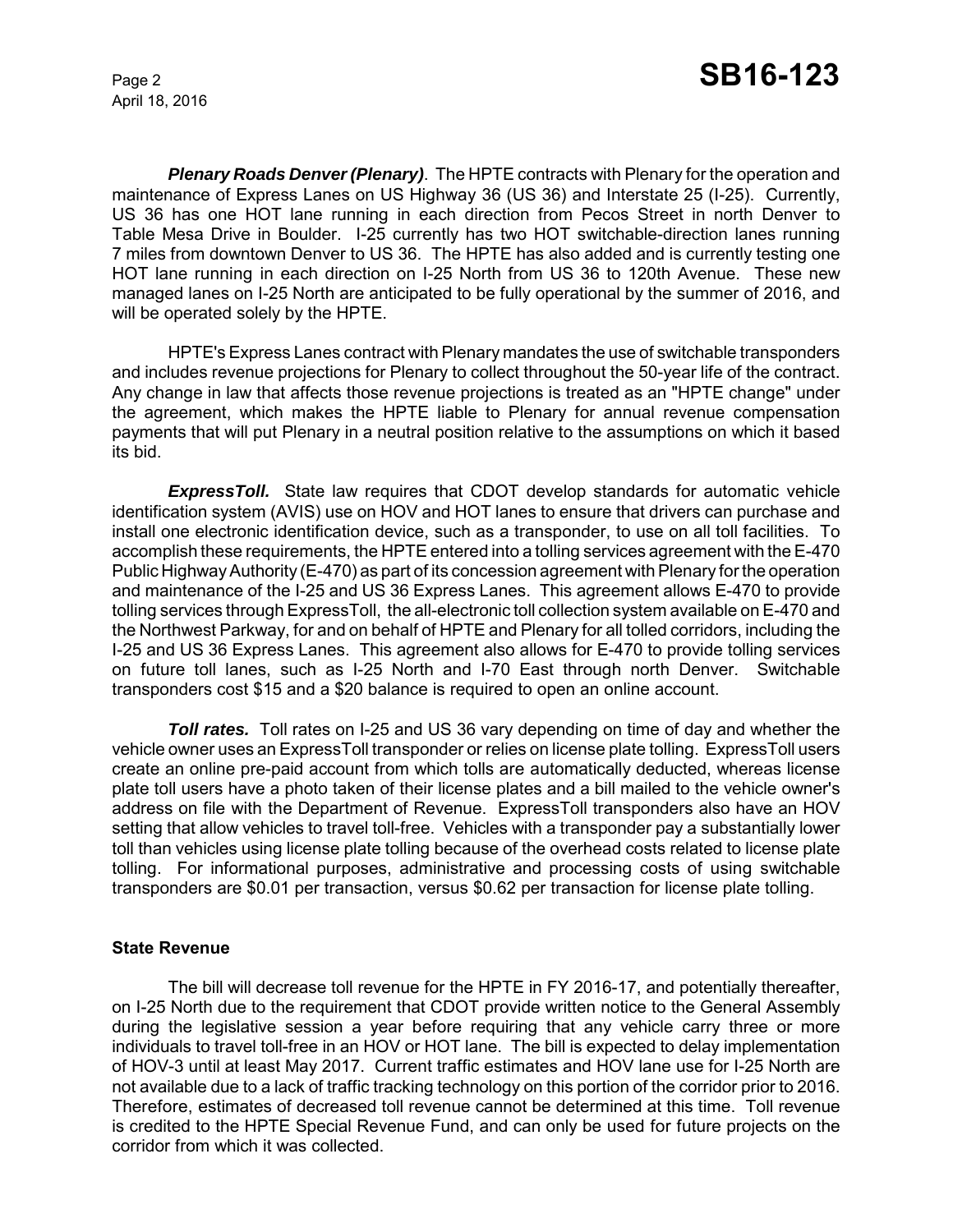April 18, 2016

In addition, to the extent the provision of a free transponder encourages more drivers of vehicles carrying an insufficient number of passengers to use the HOT lanes on I-25 North illegally, toll revenue for the HPTE will be negatively impacted.

## **State Expenditures**

The bill will increase state expenditures in CDOT by at least **\$8.28 million** in FY 2016-17 and at least **\$3.50 million** beginning in FY 2017-18 and thereafter from the continuously appropriated State Highway Fund. Costs are outlined in Table 1 and discussed below.

| Table 1. State Expenditures Under SB16-123               |             |             |  |  |  |
|----------------------------------------------------------|-------------|-------------|--|--|--|
| <b>Cost Components</b>                                   | FY 2016-17  | FY 2017-18  |  |  |  |
| Decreased Toll Revenue from Increased HOV Use Violations | \$3,000,000 | \$3,000,000 |  |  |  |
| Decreased Toll Revenue from Delaying HOV-3               | 1,930,000   |             |  |  |  |
| E-470 Technological Updates                              | 351,000     |             |  |  |  |
| <b>Transponder Reimbursements</b>                        | 1,500,000   |             |  |  |  |
| Provision of New Transponders                            | 1,500,000   | 500,000     |  |  |  |
| <b>TOTAL</b>                                             | \$8,281,000 | \$3,500,000 |  |  |  |

*HPTE contractual obligations to Plenary.* HPTE is liable for any toll revenue losses and associated costs incurred by Plenary that cannot be addressed through increased tolls. Increased ownership of transponders is expected to result in an additional minimum of 100,000 HOV lane use violations per month on US 36 and I-25. Based on an average loss of toll revenue of \$2.50 per violation, this will result in a negative annual expenditure impact for HPTE of at least \$3,000,000 in FY 2016-17 and in subsequent years from lost toll revenue for Plenary. The fiscal note also assumes that HPTE and Plenary may utilize nascent AVIS technology, if necessary, to enforce HOV occupancy, at a cost to HPTE.

*HOV-3 notification*. The minimum passenger requirement for HOV eligibility is currently scheduled to increase to three passengers on January 1, 2017. Under the bill, the earliest that HOV-3 could be implemented is May 2017, if the Transportation Commission provides written notice to the General Assembly after the passage of the bill and during the 2016 legislative session. Delaying the implementation of increased passenger requirements is expected to affect toll revenue on US 36 and I-25, which will increase costs in the HPTE by at least \$1,930,000 in FY 2016-17 for revenue losses incurred by Plenary. In addition, any costs related to financing issues experienced by Plenary as a result of reduced toll revenue will also be passed on to HPTE.

*E-470 costs.* As the HPTE's tolling services provider, E-470 will require website and toll collection system development and other administrative costs to update internal technology to comply with new transponder requirements under the bill that allow free HOV lane access for users with transponders used for HOV purposes only. Currently, an automatic \$35 charge is required for all switchable transponder purchasers, which will no longer occur under the bill. These costs are estimated at a minimum of \$351,000 in FY 2016-17, which will be passed on to HPTE.